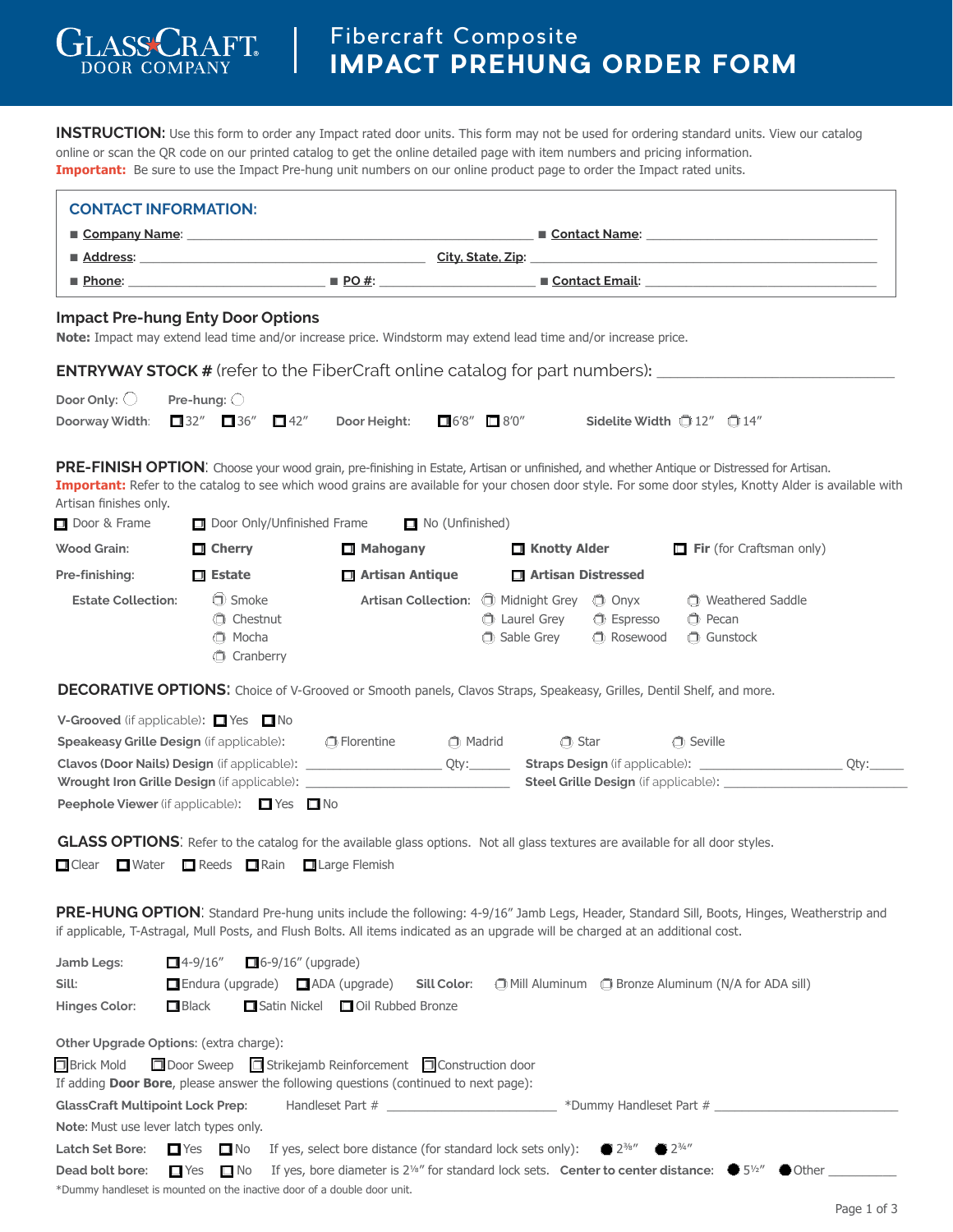

# **PRE-HUNG HANDING CONFIGURATIONS**

**Inswing Configuration:** Handings are to be acknowledged from the exterior looking in. GCDC designations could be different from what you are accustomed to. Please double check according to the images below.







 $\mathbf{L}$ 





₹

□



**Outswing Configurations:** Handings are to be acknowledged from the exterior looking in. GCDC designations could be different from what you are accustomed to. Please double check according to the images below.

 $\Box$ 

Left Sidelite Right Hand Inswing



P

Right Sidelite Right Hand Outswing



 $\Box$ 



Left Sidelite Left Hand Inswing

 $\Box$ 



Left Sidelite Left Hand Outswing



 $\begin{picture}(120,15) \put(0,0){\line(1,0){15}} \put(15,0){\line(1,0){15}} \put(15,0){\line(1,0){15}} \put(15,0){\line(1,0){15}} \put(15,0){\line(1,0){15}} \put(15,0){\line(1,0){15}} \put(15,0){\line(1,0){15}} \put(15,0){\line(1,0){15}} \put(15,0){\line(1,0){15}} \put(15,0){\line(1,0){15}} \put(15,0){\line(1,0){15}} \put(15,0){\line($ 





Left Sidelite □ Right Hand Outswing



Double Sidelite Left Hand Inswing



Double Sidelite Left Hand Outswing

 $\Box$ 





 $\Box$